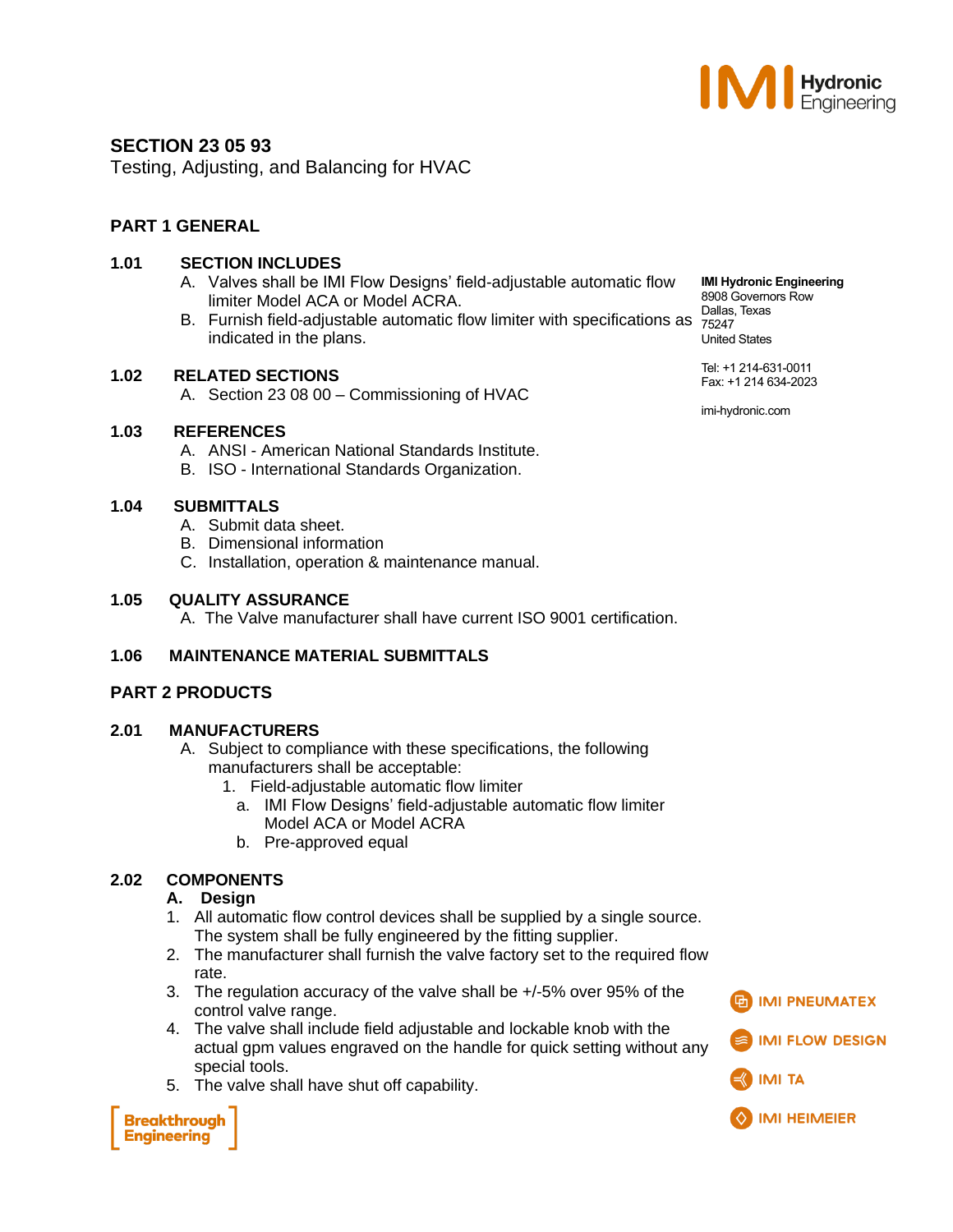

- 6. The valve shall contain only static seals for longevity.
- 7. The valve shall not contain any diaphragm or passageways that could result in possible clogging and failure.
- 8. The flow cartridge shall be removable from the Y-body housing to provide access for the regulator change-out, inspection and cleaning without breaking the main piping. (Access shall be similar to that provided for removal of a Y or T- strainer screen).
- 9. The valve shall not add more than 7 ft H2O of TDH to the pump head at max. flow.
- 10. Each valve shall have two P/T ports, arranged to provide a reading of the differential pressure across the flow limiting mechanism.
- 11. Five-year product warranty.

#### **B. Material and Construction**

- 1. Internal wear surfaces of the valve cartridge shall be 303 or 304 stainless steel.
- 2. The internal flow cartridge body shall have machined threads so the spring free height may be compensated for without the use of fixed shims. A crimped sheet metal design is not acceptable.
- 3. For 1/2" 2" pipe size: An assembly shall consist of a Dezincification resistant brass (DZR) or bronze or Ametal Y-body, integral chrome plated brass-body ball valve, and "O" ring type union fitting and shall be IMI Flow Design Model ACA/ACRA or equal.

# **C. Testing and Ratings**

All valves 1/2" to 2" shall be factory leak tested at 100 psi air under water. Minimum Ratings:

1. 1/2" through 2" pipe size: 400 PSIG at 250°F

#### **D. Flow Verification (Select one)**

- 1. The differential pressure across the field-adjustable flow limiter shall be measured for verification and to determine the amount of system over heading (excess pressure) or under pumping.
- 2. Flow shall be verified by measuring the differential pressure across the coil served or the wide-open control valve and calculating the flow based on the coil or valve CV.
- 3. A venturi shall be installed on the supply side of the coil to verify flow.

# **E. ACCESSORIES**

- Pressure Independent Flow Limiting Valve Accessories:
- 1. Extended Pressure/Temperature Ports
- 2. Extended Handle (isolation valve only)

# **PART 3 EXECUTION**

#### **A. Test Kit**

To verify flow and measure over heading (excess pressure), IMI Flow Design recommends AutoFlow Dual Hose Meter pressure test kit at an additional charge. The kit consists of a 4 1/2" gauge with three ball valves